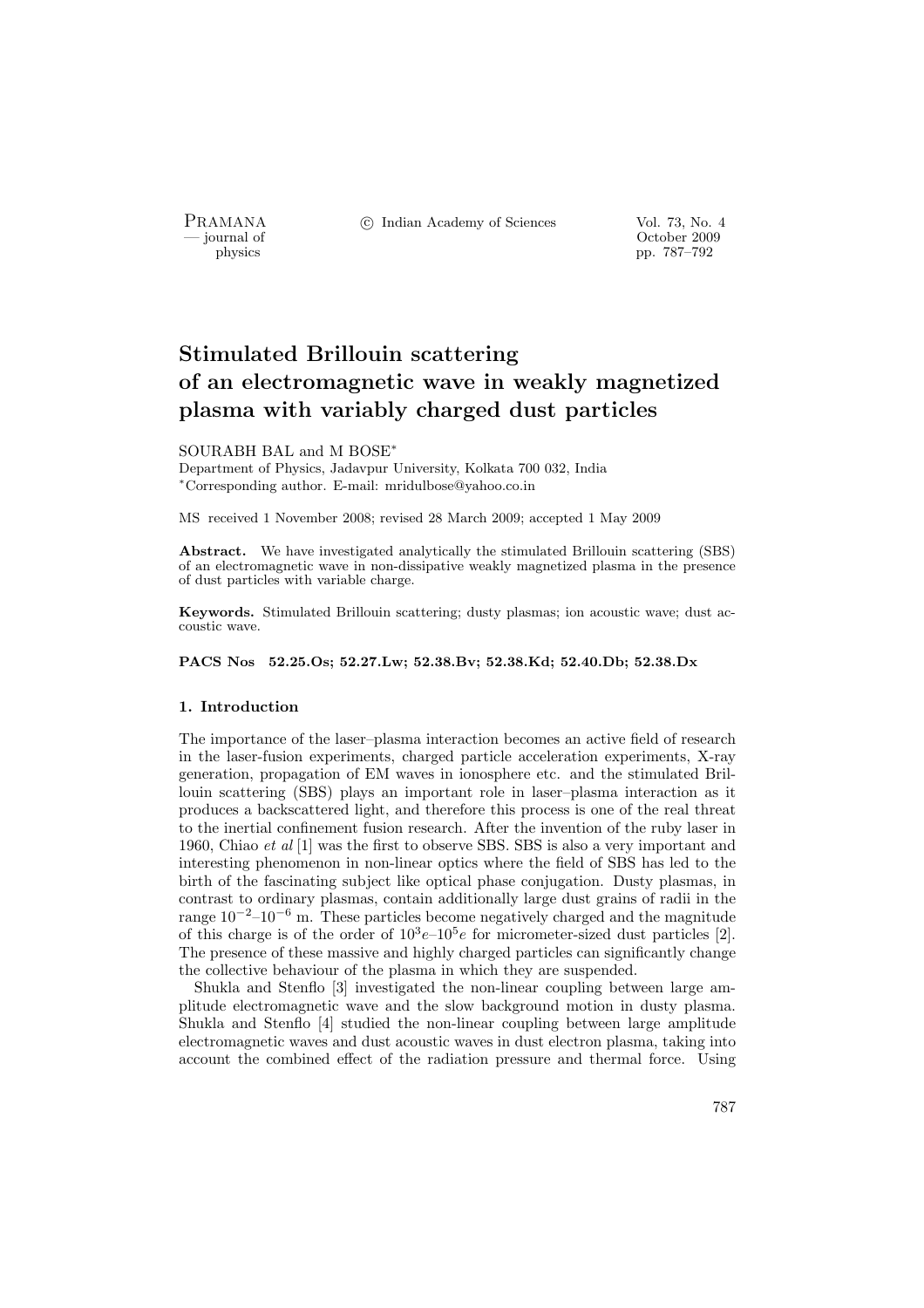## Sourabh Bal and M Bose

kinetic theory, Salimullah et al [5] examined the currents of electrons and ions to a spherical dust grain in a uniform strongly magnetized dusty plasma. They found that the external magnetic field reduces the charging current thereby decreasing the dust charge fluctuation damping of a low frequency electrostatic wave in dusty plasma. Recently, Mahmoud [6] studied stimulated Brillouin backscattering at relativistic laser power.

In our theoretical estimation of SBS of an EM wave in weakly magnetized plasma, we have considered basic equations along with variably charged dust particles to obtain the dispersion relation in §2. Next, we evaluated the growth rate of the excited dust acoustic wave in magnetized plasma, in the presence of dust particles of variable charge so as to find out the dependency of different parameters on growth rate of the excited low frequency wave in §3. Finally, in §4 we have given the conclusion.

#### 2. Dispersion relation

We consider weakly magnetized dusty plasma consisting of electrons, ions and dust particles. The following considerations have been made to describe the dynamics of dust in the plasma system: (i) The charging of dust particles is due only to electron attachment and ion collection currents. (ii) The dust particles are spherical in shape and of uniform radii. (iii) The number density of dust grains is not very high, i.e.  $n_{e0}$  and  $n_{i0} > n_{d0}$  where  $n_{i0}$  is the equilibrium number density of ions,  $n_{e0}$ ,  $n_{d0}$ are the equilibrium number density for electrons and dust particles respectively.  $(-Z_d e)$  is the charge on the dust grain. The equations of continuity are

$$
\frac{\partial n_{\alpha}}{\partial t} + \nabla \cdot (n_{\alpha} V_{\alpha}) = 0, \qquad (1)
$$

where  $V$  and  $n$  stand for the velocity and density of different particles and subscripts  $\alpha = i$ , e and d where i, e and d represent ion, electron and dust species respectively.

The equations of momentum conservation can be written as

$$
\frac{\partial V_{\alpha}}{\partial t} = \frac{1}{m_{\alpha}} (eE + F_{p\alpha}) + \frac{e}{m_{\alpha}c} (V_{\alpha} \times B_0) - \frac{V_{\theta\alpha}^2 \nabla n_{\alpha}}{n_{\alpha 0}},\tag{2}
$$

where  $B_0$  is the externally applied magnetic field along the z direction.  $V_{\theta\alpha}$ ,  $Z_d$ and  $m_{\alpha}$  represent thermal velocity, charge number density and mass respectively,  $c$  is the velocity of light and  $E$  is the electric field.

$$
F_{p\alpha} = -e \nabla \phi_{p\alpha} = \frac{e^2 \nabla (E_0 \cdot E_1)}{4m_{\alpha} \omega_0 \omega_1},\tag{3}
$$

 $F_{p\alpha}$  and  $\phi_{p\alpha}$  are the ponderomotive force and ponderomotive potential respectively. The Poisson's equation, determining the potential, can be written as

$$
\nabla^2 \phi = 4\pi e (n_e + Z_d n_d - n_i). \tag{4}
$$

Here, E can be expressed as  $-\nabla\phi$  and all quantities can be taken to vary as  $e^{i(kx-\omega t)}$ . We obtain relation for  $n_{\alpha}$  using eq. (2) as

788 Pramana – J. Phys., Vol. 73, No. 4, October 2009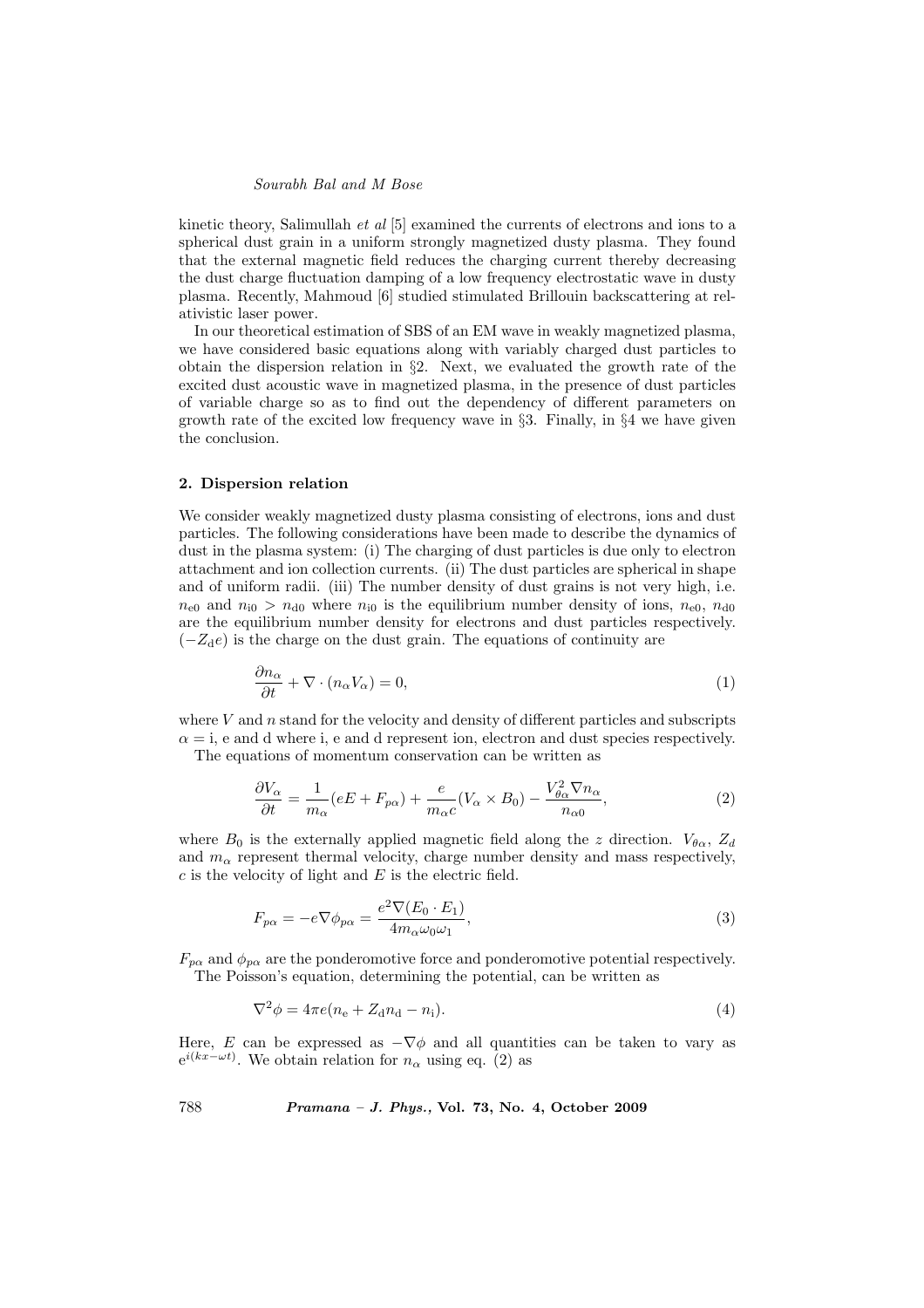Stimulated Brillouin scattering of an EM wave

$$
n_{\alpha} = \frac{k^2 \chi_{\alpha}}{4\pi e} (\phi + \phi_{p\alpha}),\tag{5}
$$

$$
\chi_{\alpha} = \frac{\omega_{p\alpha}^2}{\omega^2 + \omega_{c\alpha}^2 - 2k^2 V_{\theta\alpha}^2},\tag{6}
$$

where  $\chi_{\alpha}$  is the susceptibility. Susceptibility of a material or a substance describes its response to an applied field.

We then consider the dust charge dynamics as given by Jana  $et$  al  $[7]$  as follows:

$$
\frac{dq_{d}}{dt} + \eta q_{d} = |I_{e0}| \left( \frac{n_{i}}{n_{i0}} - \frac{n_{e}}{n_{e0}} \right),
$$
\n(7)

$$
q_{\rm d} = \frac{|I_{\rm e0}|}{(-i\omega + \eta)} \left( \frac{n_{\rm i}}{n_{\rm i0}} - \frac{n_{\rm e}}{n_{\rm e0}} \right),\tag{8}
$$

$$
\eta = \frac{e|I_{\text{e0}}|}{C} \left(\frac{1}{T_{\text{e}}} + \frac{1}{\varpi_0}\right),\tag{9}
$$

where  $\eta^{-1}$  is the typical time-scale of decay and C is the grain capacitance.  $\varpi_0 =$  $T_i - e\phi_0$ , equilibrium current is denoted by  $|I_{e0}|$ ,  $Z_d = q_d/e$  and  $\phi_0$  is the floating grain potential of the dust grains.

Next, we have considered the number density of dust particles from [8] as

$$
n_{\rm d} = -\frac{n_{\rm d0}\phi_0 e Z_{\rm d}}{m_{\rm d}V_{\rm dd}^2}.\tag{10}
$$

Using eqs (10) and (7) we get the following dust number density:

$$
n_{\rm d} = -\frac{n_{\rm d0}\phi_0}{m_{\rm d}V_{\rm \theta\rm d}^2} \left[ \frac{|I_{\rm e0}|}{(-i\omega + \eta)} \left( \frac{n_{\rm i}}{n_{\rm i0}} - \frac{n_{\rm e}}{n_{\rm e0}} \right) \right]
$$
(11)

and

$$
\chi_{\rm d} = -\frac{Z_{\rm d}n_{\rm d0}\phi_0|I_{\rm e0}|}{m_{\rm d}V_{\rm \theta\rm d}^2(-i\omega + \eta)} \left(\frac{\chi_{\rm i}}{n_{\rm i0}} + \frac{\chi_{\rm e}}{n_{\rm e0}}\right),\tag{12}
$$

where  $\chi$ , *n* are susceptibility and number density.

Using eqs (4), (5) and (11) we find  $n_e$  as

$$
n_{\rm e} = -\frac{k^2 \chi_{\rm e}}{4\pi e \epsilon} \left\{ \phi_{pe} + \chi_{\rm i} [\phi_{pi} - \phi_{pe}] \left[ 1 - \frac{Z_{\rm d} n_{\rm d0} \phi_{0} |I_{\rm e0}|}{m_{\rm d} V_{\rm ed}^2 (-i\omega + \eta) n_{\rm i0}} \right] \right\}.
$$
 (13)

The non-linear current density can be expressed as  $J_1 = -en_{e0}V_{e1} - en_eV_{e0}$ . Considering the  $x$ -component, we get [9]

$$
J_{1x} = \frac{-ie^2 n_{e0} E_{1x} \omega_1}{m_e(\omega_{ce}^2 - \omega_1^2)} - \frac{ie^2 n_e E_{0x} \omega_0}{m_e(\omega_{ce}^2 - \omega_0^2)}.
$$
(14)

Therefore, the equation for a scattered electromagnetic wave along  $x$ -direction can be written as

Pramana – J. Phys., Vol. 73, No. 4, October 2009 789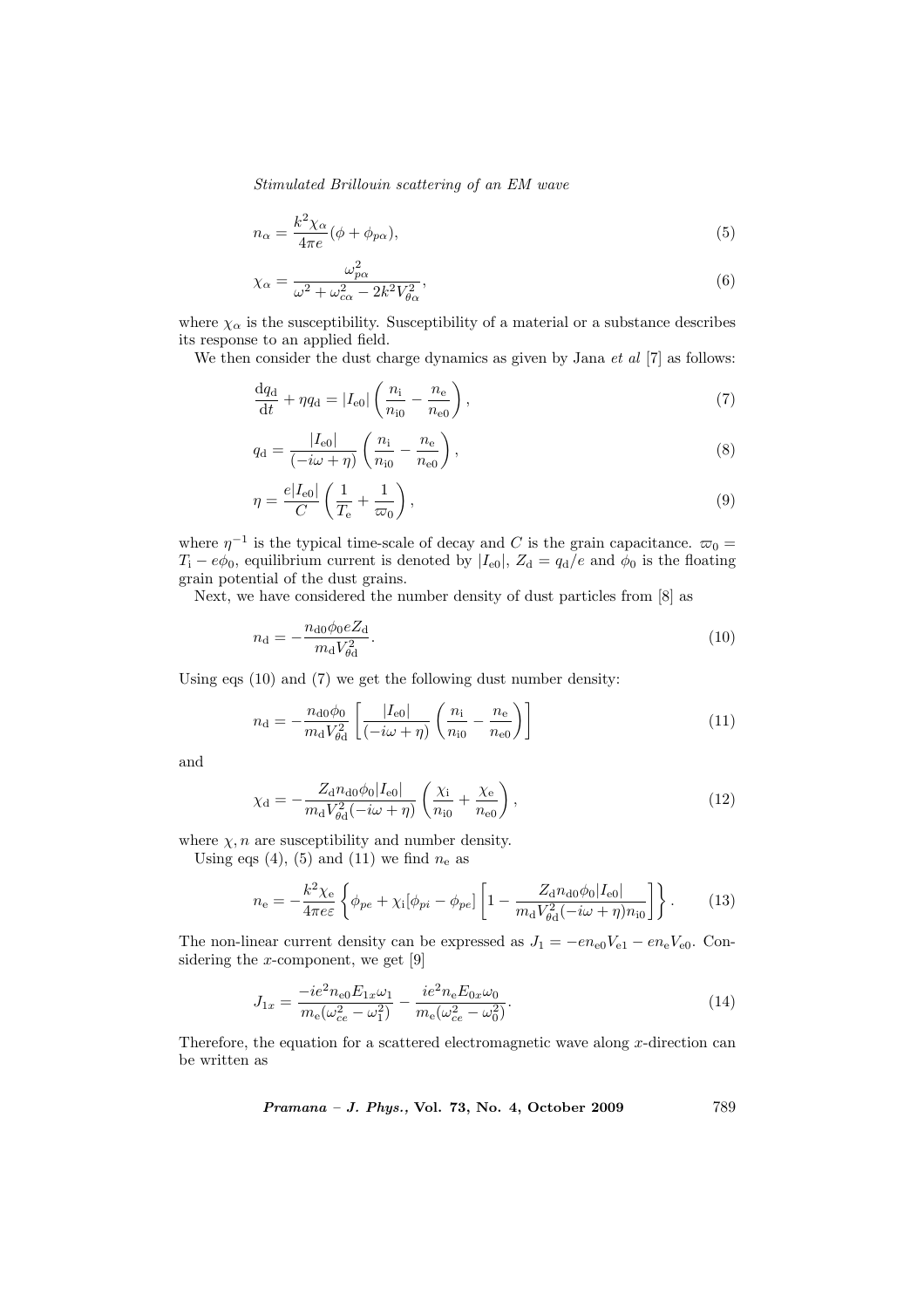Sourabh Bal and M Bose

$$
(\omega_1^2 - k_1^2 c^2) E_{1x} = -4\pi i \omega_1 J_{1x}.
$$
\n(15)

Substituting the value of  $J_{1x}$  in eq. (15) we get

$$
(\omega_1^2 - k_1^2 c^2) E_{1x} = -\frac{4\pi e^2 n_{e0} E_{1x} \omega_1^2}{m_e (\omega_{ce}^2 - \omega_1^2)} + \frac{4\pi e^2 \omega_1 \omega_0 E_{0x}}{m_e (\omega_{ce}^2 - \omega_0^2)} \left\{ \frac{k^2 \chi_e}{4\pi e \epsilon} \left[ \phi_{pe} + \chi_i (\phi_{pi} - \phi_{pe}) \times \left( 1 - \frac{Z_{\rm d} n_{\rm d0} \phi_0 |I_{\rm e0}|}{m_{\rm d} V_{\rm ed}^2 (-i\omega + \eta) n_{\rm i0}} \right) \right] \right\}.
$$
 (16)

Substituting the value of  $\Phi$  and  $\chi$  for ion, electron and dust we get the dispersion relation as  $\varepsilon D_1 = \mu$ .

$$
\varepsilon = 1 - \chi_{\rm i} \left[ 1 - \frac{Z_{\rm d} n_{\rm d0} \phi_{\rm 0} |I_{\rm e0}|}{m_{\rm d} V_{\theta \rm d}^2 (-i\omega + \eta) n_{\rm i0}} \right] - \chi_{\rm e} \left[ 1 - \frac{Z_{\rm d} n_{\rm d0} \phi_{\rm 0} |I_{\rm e0}|}{m_{\rm d} V_{\theta \rm d}^2 (-i\omega + \eta) n_{\rm e0}} \right],\tag{17}
$$

$$
D_1 = \omega_1^2 - k_1^2 c^2 + \frac{\omega_{pe}^2 \omega_1^2}{\omega_{ce}^2 - \omega_1^2},\tag{18}
$$

$$
\mu = \frac{e^2 k^2 E_{0x}^2 \omega_{pe}^2}{4m_e(\omega_{ce}^2 - \omega_0^2)(\omega^2 + \omega_{ce}^2 - 2k^2 V_{\theta e}^2)}
$$

$$
\times \left\{ \chi_i \left[ \frac{1}{m_i} - \frac{1}{m_e} \right] \left[ 1 - \frac{Z_{\rm d} n_{\rm d0} \phi_0 |I_{\rm e0}|}{m_{\rm d} V_{\theta \rm d}^2 (-i\omega + \eta) n_{\rm i0}} \right] - \frac{1}{m_e} \right\}.
$$
(19)

## 3. Growth rate

γ

Next, we analyse equation considering the following conditions:  $\omega = \omega_r + i\gamma_L$ ;  $\omega_{cd} < \omega_{ci} < \omega_{ce}$ ;  $kV_{\theta d} < kV_{\theta i} < \omega < kV_{\theta e} < \omega_{ce}$ ;  $\omega_0 \sim \omega_{1r} > \omega_{ce}$ ;  $\gamma_L < \omega$  where  $\gamma_L$ is the linear damping rate of the excited low frequency wave.

To find out the linear damping rate,  $\gamma_L$ , we apply the above approximations along with  $\varepsilon(\omega, k) = 0$  to get

$$
\gamma_{\rm L} = \frac{-\left(\frac{\omega_{pi}^2}{\omega_r^2 n_{i0}} + \frac{\omega_{pe}^2}{\omega_{ce}^2 n_{e0}} + \frac{2\omega_{pi}^2 \eta}{n_{i0}}\right)}{2\omega_{pi}^2 \left(\frac{m_{\rm d} V_{\rm pd}^2}{\omega_r^2 Z_{\rm d} n_{\rm d0} \phi_0 |I_{e0}|} + \frac{1}{n_{i0}}\right)}.
$$
\n(20)

In the absence of linear damping, the growth rate can be determined by

$$
\gamma_0^2 = \frac{\mu}{\left(\frac{\partial \varepsilon_r}{\partial \omega_r}\right) \left(\frac{\partial D_{1r}}{\partial \omega_{1r}}\right)}.\tag{21}
$$

Hence the growth rate of the excited dust acoustic wave in the presence as well as in absence of dust particles is given by  $\gamma_1$  and  $\gamma_2$ , respectively and can be expressed, using  $\gamma_L \approx \eta$ , as

790 Pramana – J. Phys., Vol. 73, No. 4, October 2009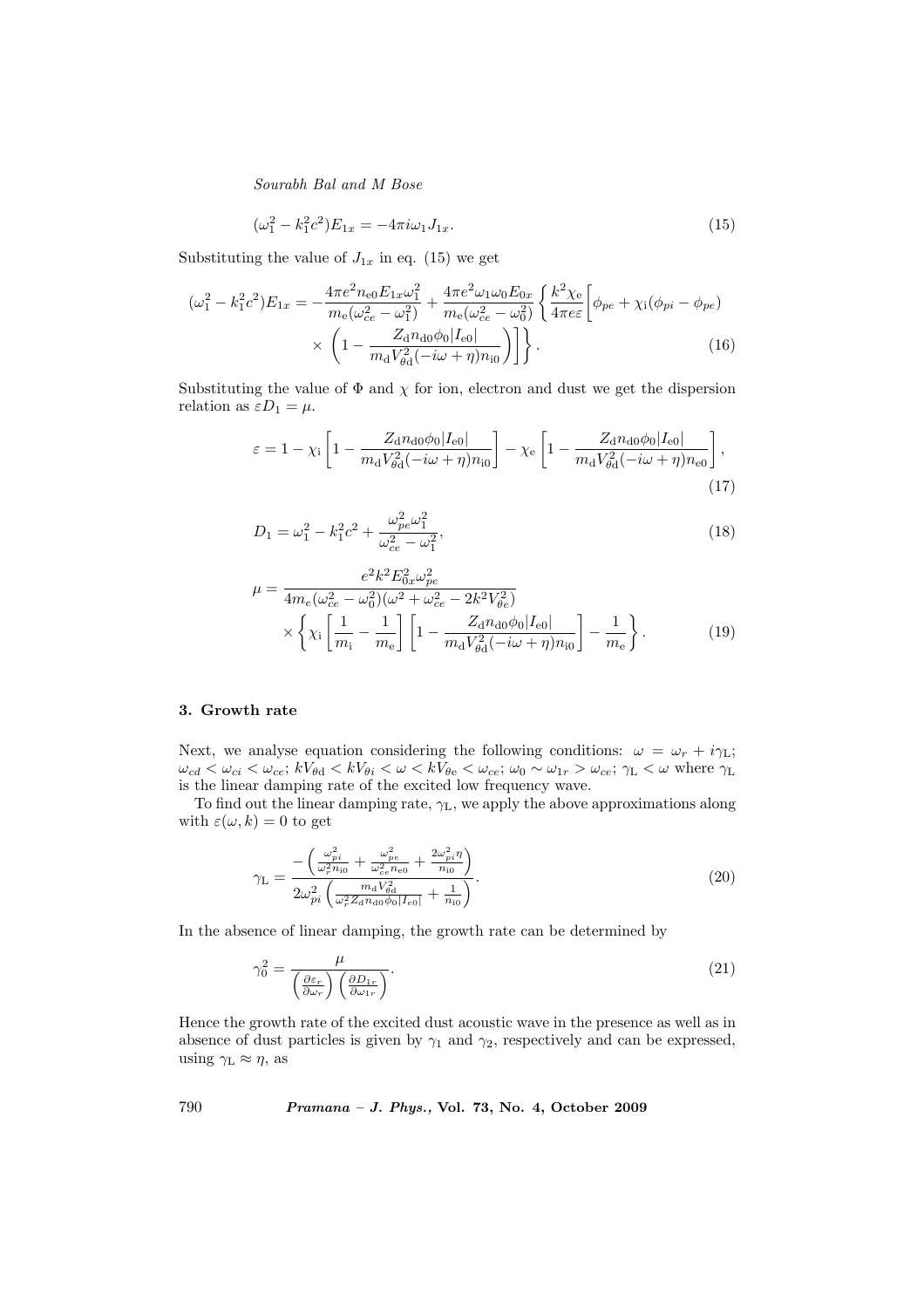Stimulated Brillouin scattering of an EM wave

$$
\gamma_1^2 = \frac{e^2 k^2 E_{0x}^2 \omega_{pe}^2 \left\{ \frac{\omega_{pi}^2}{\omega_r^2} \left[ \frac{1}{m_e} - \frac{1}{m_i} \right] \left[ 1 - \frac{Z_{\rm d} n_{\rm d0} \phi_0 |I_{\rm e0}|(2\eta)}{m_{\rm d} V_{\rm dd}^2 \omega_r^2 n_{\rm i0}} \right] - \frac{1}{m_e} \right\}}{4m_{\rm e} (\omega_{ce}^2 - \omega_{1r}^2)(2\omega_{1r})\omega_{ce}^2 \left[ \frac{2\omega_{pi}^2}{\omega_r^3} - \frac{4\omega_{pi}^2 Z_{\rm d} n_{\rm d0} \phi_0 |I_{\rm e0}|(2\eta)}{m_{\rm d} V_{\rm dd}^2 n_{\rm i0} \omega_r^5} - \frac{2\omega_{pe}^2 Z_{\rm d} n_{\rm d0} \phi_0 |I_{\rm e0}|(2\eta)}{\omega_{ce}^2 m_{\rm d} V_{\rm dd}^2 n_{\rm e0} \omega_r^3} \right]}.
$$
\n
$$
(22)
$$

The growth rate is directly proportional to both pump electric field and number density of plasma particles. This is similar to the work described by Chen [10].

$$
\gamma_2^2 = \frac{e^2 k^2 E_{0x}^2 \omega_{pe}^2 \left[\frac{\omega_{pi}^2}{\omega_r^2} \left(\frac{1}{m_e} - \frac{1}{m_i}\right) - \frac{1}{m_e}\right]}{4 m_e \omega_{ce}^2 (\omega_{ce}^2 - \omega_{1r}^2)(2\omega_{1r}) \left(\frac{2\omega_{pi}^2}{\omega_r^3}\right)}.
$$
\n(23)

From eq. (23), one can infer that the growth rate of the excited dust acoustic wave depends on the threshold electric field, the mass and number density of the variably charged dust particles inside magnetized plasma. This completely matches with the conclusions of Jain *et al* [9]. Comparison of eqs  $(22)$  and  $(23)$  yields

$$
\left(\frac{\gamma_1}{\gamma_2}\right)^2 = \frac{1 - \frac{Z_{\rm d}n_{\rm d0}\phi_0|I_{\rm e0}|(2\eta)}{m_{\rm d}V_{\rm ed}^2n_{\rm i0}\omega_r^2}}{1 - \frac{Z_{\rm d}n_{\rm d0}\phi_0|I_{\rm e0}|(2\eta)}{m_{\rm d}V_{\rm ed}^2n_{\rm i0}}} \frac{(24)
$$

Next, we calculate the ratio of the growth rates, eq. (24), with the help of a typical dusty plasma experiment with the following parameters given by Barkan et al [11] or Singh and Bora [12]:  $m_i/m_p \sim 40$ , where  $m_i$  and  $m_p$  are the ion and proton mass respectively. Dust mass,  $m_d \sim 10^{-12}$  g;  $Z_d = 10^2$ . Electron and ion temperatures denoted by  $T_e$  and  $T_i$  take the same value 0.4 eV and dust grain temperature,  $T_d \sim 0.03$  eV. The characteristic frequency of the waves is given by  $\omega = 2\pi f \sim 1 \times 10^6$  rad/s. Magnetic field  $B_0 \sim 0.4$  Tesla. Dust radius,  $r_a = 10^{-3}$ –  $10^{-5}$  cm.  $n_{e0} = 10^{9}$  cm<sup>-3</sup>,  $n_{d0} = 10^{4} - 9 \times 10^{9}$  cm<sup>-3</sup>,  $n_{i0} = 3 \times 10^{9}$  cm<sup>-3</sup>. Here, we have considered that the charge in the dust particles is due to electron attachment only.

# 4. Conclusion

Here, we have considered that the charge on the dust particles is solely due to electron attachment. Equations (22) and (23) also reveal that the growth rate is directly proportional to the pump electric field as well as the number density of plasma particles. This is similar to the work described by Chen [10] while discussing the phenomena of stimulated Raman scattering and SBS where he has shown that for SBS the growth rate is proportional to the pump electric field amplitude and depends very weakly on the carrier density. Also, from the above expressions (eqs  $(22)–(24)$ ) we can arrive at a conclusion that as the concentration of dust particles inside plasma is increased, the ratio of growth rate of the excited dust acoustic wave to the IAW (i.e. without dust particles) during the SBS process of an EM wave is decreased. This may be due to the fact that as the concentration of dust particles increases, the inertia of the system will become higher and higher. Therefore, this

Pramana – J. Phys., Vol. 73, No. 4, October 2009 791